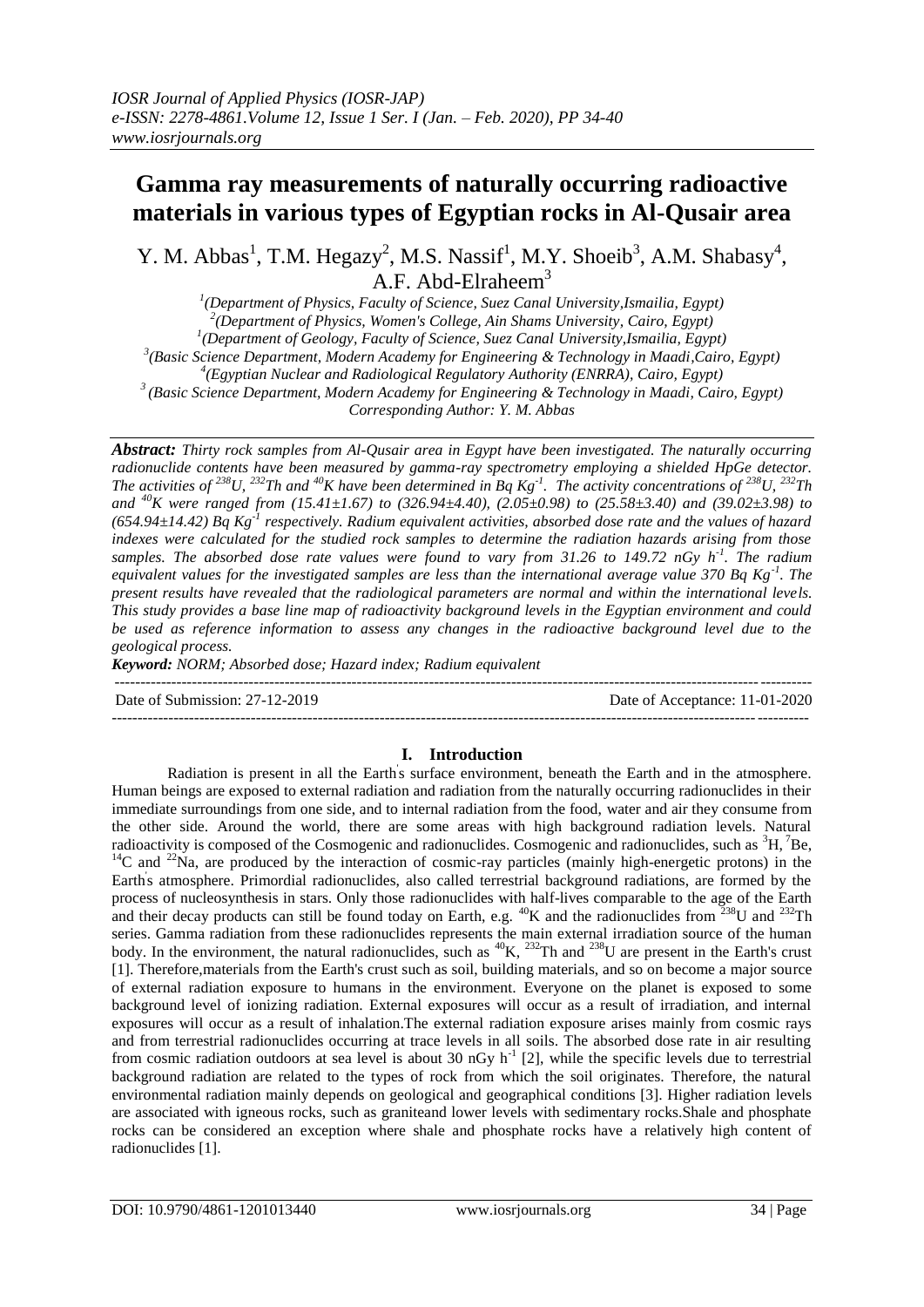The present study aims to measure the naturally occurring radionuclide content in various types of Egyptian rocks in Al-Qusair area, and to initiate a map of radioactivity background levels in the surrounding environment around Al-Qusair area as well. This map could be used as reference information to detect any change in radioactivity background levels due to different geological processes or any effects on the radiation environment.

# **II. Material And Methods**

## **Study area**

Both of WadiQwieh and Wadi Abu Hamra are located in the central part of the Egyptian eastern desert. The studied area lies in the western side of the red sea, between Safaga and Qusair, between latitudes 26° 16′N and 26° 19′N and longitudes 34° 5 ′E and 34° 7 ′E respectively. Figure (1) shows the location map of studied area that is usually enriched with the Phosphate mining workers. Table (1), on the other hand, illustrates the description, location of different studied samples and their coordinates.

The area of study is bounded by the basement rocks in both the northern and western sides. It is also bounded by the quaternary deposits in the eastern side up to the coastal boundary. The area is fairly accessible; and the main paved road of Qusair – Safaga highway that extends from Safaga to Qusair is roughly parallel to the western boundary of the Red Sea, then to the entry of WadiQwieh which is located 55.5 kilometers far from Safaga and the entrance of Wadi Abu Hamra that is located 62.5 kilometers from Safaga. Safaga town lies in the northern part of the study area, but Qusair town is located in the southern part. The study area lies between the narrow coastal plain of the Red Sea and the topographically extended high area of WadiQwieh basement, which is about 360 meters high above sea level.



**Figure no 1:** location map and the distribution of Studied Sections in the study area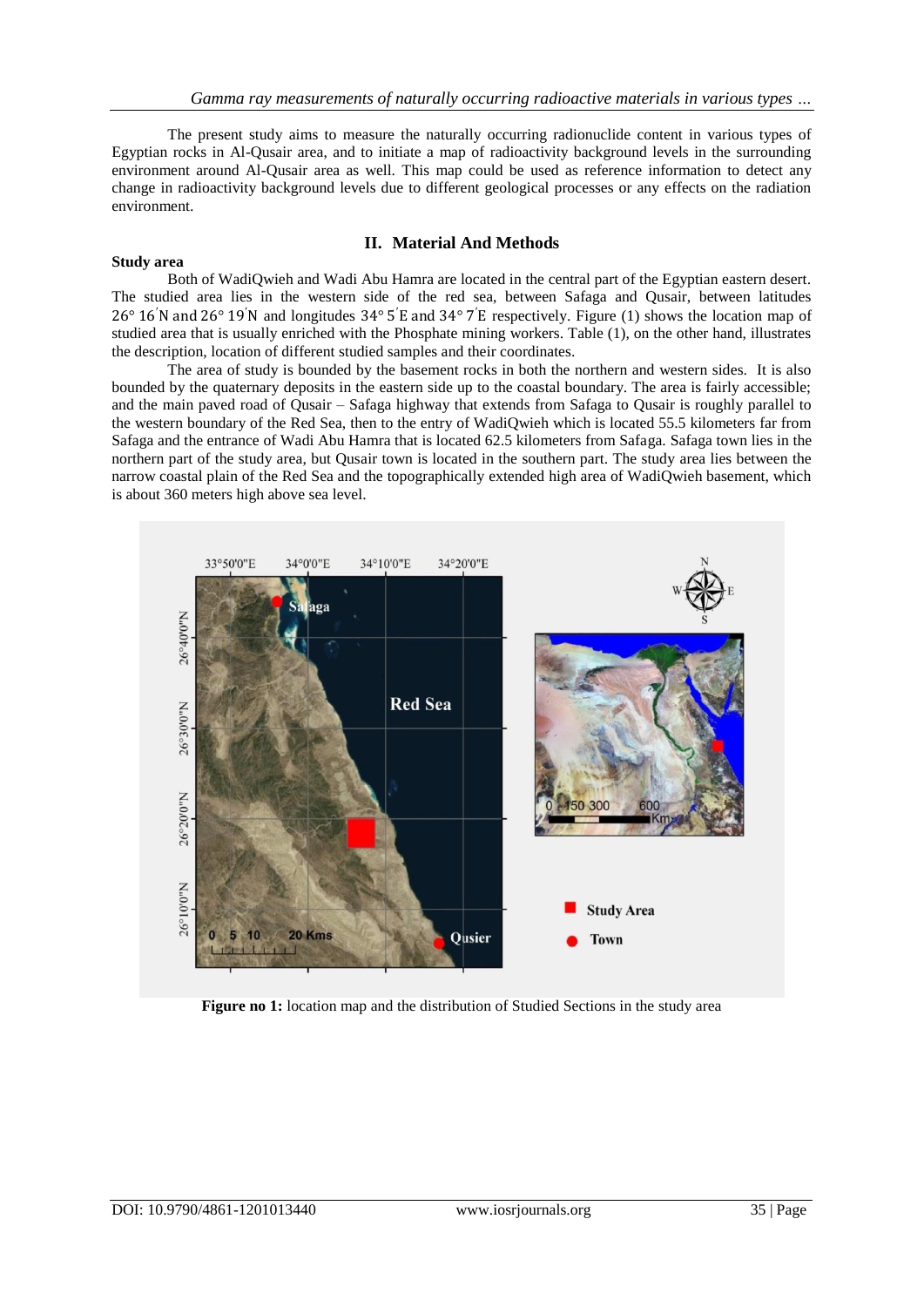| Sample type                   | $\alpha$ f<br>No.<br>samples | <b>Thickness</b> | Location<br>(from west of<br>Ousair-<br>the<br>Safaga road) | General contents                                                                                                                                             | Coordinates                                                         |
|-------------------------------|------------------------------|------------------|-------------------------------------------------------------|--------------------------------------------------------------------------------------------------------------------------------------------------------------|---------------------------------------------------------------------|
| Ousair<br>variegated<br>shale | 6                            | 25.5 m           | $13 \text{ km}$                                             | Sandstone, shale, gypsum, iron<br>oxide, marl, siliceous limestone and<br>manganese.                                                                         | Latitudes $26^{\circ}$ 17' 53"N<br>Longitudes $34^{\circ}$ 5'35"E   |
| Duwi<br>Formation             | 6                            | 55.9 m           | 9 km                                                        | Phosphate, phosphatic limestone,<br>dolomatic limestone, shale, gypsum,<br>iron oxide, marl, siliceous limestone<br>and manganese veinlets.                  | Latitudes $26^{\circ} 17'2''$ N<br>Longitudes 34°6' 23"E            |
| Dakhla<br>Shale               | 5                            | 42.5 m           | 9 km                                                        | Phosphatic limestone, sandstone,<br>shale, gypsum, iron oxide,<br>marl. siliceous limestone<br>and<br>manganese                                              | Latitudes $26^{\circ}16'$ 59"N<br>Longitudes $34^{\circ}$ 6' 8"E    |
| Tarawan<br>Chalk              | $\overline{c}$               | 9 <sub>m</sub>   | 8 km                                                        | limestone.<br>siliceous<br>Chalky<br>limestone, manganese staining and<br>chert lenses.                                                                      | Latitudes 26° 18' 52"N<br>Longitudes $34^{\circ}$ 5'35"E            |
| Esna Shale                    | 6                            | 30 <sub>m</sub>  | $10 \text{ km}$                                             | Shale, gypsiferous, iron oxides,<br>crystalline gypsum veinlets and<br>manganese patches.                                                                    | Latitudes 26° 18' 39"N<br>Longitudes 34°5' 32"E                     |
| <b>Thebes</b><br>Formation    | 5                            | 17.5 m           | $10 \text{ km}$                                             | limestone,<br>Limestone,<br>chalky<br>dolomitic<br>limestone.<br>marly<br>limestone, iron oxides patches,<br>dendritic<br>and chert<br>manganese<br>nodules. | Latitudes $26^{\circ} 18' 39''$ N<br>Longitudes $34^{\circ}$ 5'32"E |

**Table no 1:** Sample description and location

## **Sample preparation**

Thirty samples have been collected from Al-Qusair area. Table no1 represents the sedimentary rock formations of the collected samples that were prepared in Central Laboratory for Environmental Radioactivity Measurements, Inter-comparison and Training (CLERMIT). Measured samples of 100 cm<sup>3</sup> in volume were homogenized and sieved through 0.15 mm mesh size by a crushing machine and then dried in oven at 50°C for twenty four hours so that moisture can be removed from samples. Then packed and sealed in standard 1000 ml Marinelli beakers, and stored for four weeks to reach secular equilibrium between <sup>232</sup>Th and <sup>238</sup>U and there short lived daughter products [4, 5].

## **Gamma spectrometry**

The radionuclide activity concentrations in the studied samples were measured using an n-type coaxial high-purity germanium (HPGe) detector, Canberra model in the Central Laboratory for Environmental Radioactivity Measurements, Inter-comparison and Training (CLERMIT) - Egypt. The detector has an efficiency of about 40%, energy resolution of 1.9 keV, full width at the half maximum (FWHM) for the 1332.3 keV gamma line of <sup>60</sup>Co and MCA with 8000 channels. An empty Marenilli beaker was used to determine the background concentrations of the  $\gamma$ - rays. The background spectra were used to correct the net  $\gamma$ - ray peak areas for the studied isotopes. To constrict the  $\gamma$ - rays background from building and cosmic rays, a cylindrical lead shield of 100mm thickness is used to protect the detector from the surrounding environment. This shield is composed of three inner concentric shells of lead, cadmium and copper [6]. The  $\gamma$ - ray transitions used to measure the concentration of the assigned nuclides in the series were as follows:  $^{226}Ra$  (186.1 KeV),  $^{214}Pb$ (295.1and 352.0 KeV), <sup>214</sup>Bi (609.3, 1120.3 and 1765 KeV) for uranium series; <sup>208</sup>Tl (583.0 KeV) <sup>212</sup>Bi (39.86, 288.07, 727.33 and 1620.50KeV) and <sup>228</sup>Ac (338.5 and 911.2 KeV) for thorium series; <sup>40</sup>K (1460 KeV) for potassium.

# **III. Result and Discussion**

Table no 2illustrates the average concentration of radionuclides,  $^{238}$ U,  $^{232}$ Th and  $^{40}$ K which have been calculated for thirty rock samples from six different rock types in Al-Qusair area.

The concentration for <sup>238</sup>U, <sup>232</sup>Th and <sup>40</sup>K varies from (15.41±1.67) to (326±4.40), (2.05±0.98) to  $(25.58\pm3.40)$  and  $(39.02\pm3.98)$  to  $(654.94\pm14.42)$  Bq kg<sup>-1</sup> respectively in rock samples used in this study. The activity found for <sup>238</sup>U is the lowest for Qusair Variegated Shale and the highest for Duwi Formation. The results showed that the specific activity values of  $^{238}$ U were higher than the permissible limit except Qusair Variegated Shale type as the specific activity value of  $^{238}$ U was in the permissible level 35 Bq Kg<sup>-1</sup> [2]. The high concentration values of <sup>238</sup>U in the studied samples may be indicating that the samples are rich by phosphate ore.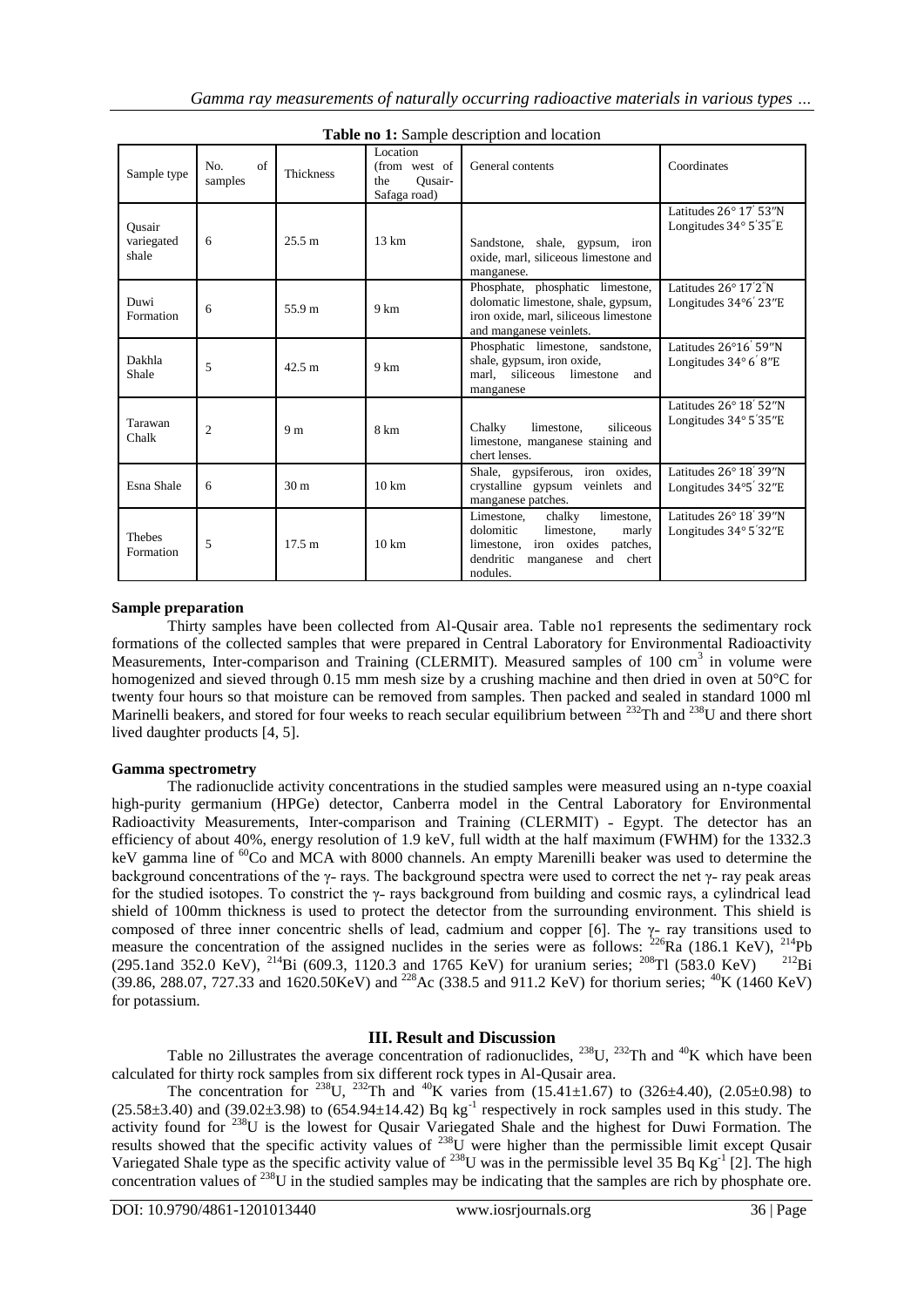<sup>232</sup>Th concentration for Tarawan Chalk has been found to be the lowest while Qusair Variegated Shale has marked the highest. Also, <sup>40</sup>K concentration in Ousair Variegated Shale has been found to record the maximum while in Thebes Formation ranked the minimum. The results showed that the specific activity values of <sup>232</sup>Th were in permissible limit 30 Bq  $\text{Kg}^{-1}$  [2]. Also, the specific activity values of <sup>40</sup>K were in the permissible limits 370 Bq  $Kg^{-1}$  except for the samples of Qusair Variegated Shale where the specific activity value of  ${}^{40}K$  was  $(654.94 \pm 14.42)$  Bq Kg<sup>-1</sup>.

Table no 3 shows the comparison between the results obtained in the present study and the levels of the natural radionuclides in rock samples of various other countries.

| <b>Table no 2:</b> The average activity concentrations of <sup>238</sup> U, <sup>232</sup> Th and <sup>40</sup> K radionuclides for different rocks samples |
|-------------------------------------------------------------------------------------------------------------------------------------------------------------|
| of Al-Qusair area in Egypt                                                                                                                                  |

|                         | No. of  |                  |                  |                    |
|-------------------------|---------|------------------|------------------|--------------------|
| <b>Sample</b>           | samples | $^{238}$ U       | $232$ Th         | 40 <sub>K</sub>    |
| <b>Type</b>             |         | $(Bq Kg^{-1})$   | $(BqKg^{-1})$    | $(Bq Kg^{-1})$     |
| Qusair Variegated Shale |         |                  |                  |                    |
|                         | 6       | $15.41 \pm 1.67$ | $25.60 \pm 3.40$ | $654.94 \pm 14.42$ |
| Duwi Formation          |         |                  |                  |                    |
|                         | 6       | $326.94 \pm 4.4$ | $10.55 \pm 2.48$ | $72.93 \pm 7.02$   |
| Dakhla Shale            |         |                  |                  |                    |
|                         | 5       | $80.84 \pm 2.88$ | $22.38 \pm 2.48$ | $251.45 \pm 10.04$ |
| Tarawan Chalk           |         |                  |                  |                    |
|                         | 2       | $69.77 \pm 2.95$ | $2.21 \pm 1.35$  | $69.41 \pm 6.75$   |
| Esna Shale              |         |                  |                  |                    |
|                         | 6       | $50.09 \pm 2.42$ | $13.41 \pm 2.1$  | $169.29 \pm 8.10$  |
| Thebes Formation        |         |                  |                  |                    |
|                         | 5       | $66.09 \pm 2.8$  | $2.05 \pm 0.98$  | $39.20 \pm 3.98$   |

**Table no 3:** Comparison between the activity concentrations of our rock samples with that of other countries of the world

| Country                | $^{238}$ U     | $^{232}$ Th    | 40 <sub>K</sub>    | Reference        |
|------------------------|----------------|----------------|--------------------|------------------|
| Egypt (Abu-Zaabal)     | 514            | 37             | 19                 | $[14]$           |
| Egypt (El-Quseir)      | 358            | 38             | N.F                | $[15]$           |
| Egypt (El-Mahamid)     | 567            | 217.3          | 217.3              | $[16]$           |
| Egypt (W. El-Mashash)  | 666            | 329.4          | 329.4              | [16]             |
| Egypt (Bir El-Sid)     | $57.4 \pm 4.5$ | $53.4 \pm 5.4$ | $1041.4 \pm 76.7$  | $[17]$           |
| Egypt (Wadi El-Gemal)  | $39 + 3.2$     | $47.9 \pm 5.1$ | $1031.0\pm75.6$    | $[17]$           |
| Germany                | $76.1 \pm 5.1$ | $70 \pm 6.5$   | $1465.4 \pm 106.8$ | [17]             |
| Egypt (Eastern desert) | $23 \pm 5$     | $30 \pm 6$     | $563 \pm 24$       | $[18]$           |
| Egypt (Sinia)          | 17.2-85.9      | 26.1-121.1     | 940.6-1322.9       | [19]             |
| Egypt (Minia)          | 42             | 2.8            | 97                 | [20]             |
| Egypt (Aswan)          | 163            | 40             | 49                 | $[20]$           |
| Pakistan (Hazara)      | 440            | 50             | 207                | [21]             |
| Finland                | 10             | 10             | 110                | [21]             |
| Sudan (Uro)            | 4131           | 7.5            | 62.3               | $[22]$           |
| Sudan (Kurun)          | 393            | 6.9            | 141.3              | $[22]$           |
| Pakistan               | $9-40$         | $4 - 63$       | $7 - 105$          | $[23]$           |
| <b>Brazil</b>          | 257            | 284            | 45                 | $[24]$           |
| Turkey                 | 12.0-48.9      | $8.2 - 53.3$   | 144.0-452.3        | $[25]$           |
| Egypt (Al-Qusair)      | 15.41-326.94   | 2.05-25.60     | 39.02-654.94       | The present work |

## **Estimation of γ- radiation dose**

The  $\gamma$  radiation doses of the sample content of radionuclides can be estimated by employing the convenient formula [7, 8]. The conversion factors used for (D) calculations were 0.427 nGy  $h^{-1}$  for  $^{238}U$ ,0.662 nGy h<sup>-1</sup> for <sup>232</sup>Th and 0.043 nGy h<sup>-1</sup> for <sup>40</sup>K respectively.

$$
D (nGy h-1) = 0.427 CU + 0.662 CTh + 0.043 CK
$$
 (1)

Where,  $C_{U}$ ,  $C_{T}$  and  $C_{K}$  are the activity concentrations of <sup>238</sup>U, <sup>232</sup>Th and <sup>40</sup>K respectively.

As shown in Table no 4 the absorbed dose rate values were found to vary from 31.26 to 149.72 nGy h-<sup>1</sup>. The lowest value was found in Thebes Formation type and the highest value in Duwi Formation type. The absorbed dose rate values are below the permissible level 59 nGy  $h^{-1}$  [2] except for the samples of Dakhala Shale type and Duwi Formation type where the values are  $60.14$  and  $149.72$  nGy  $h^{-1}$  respectively.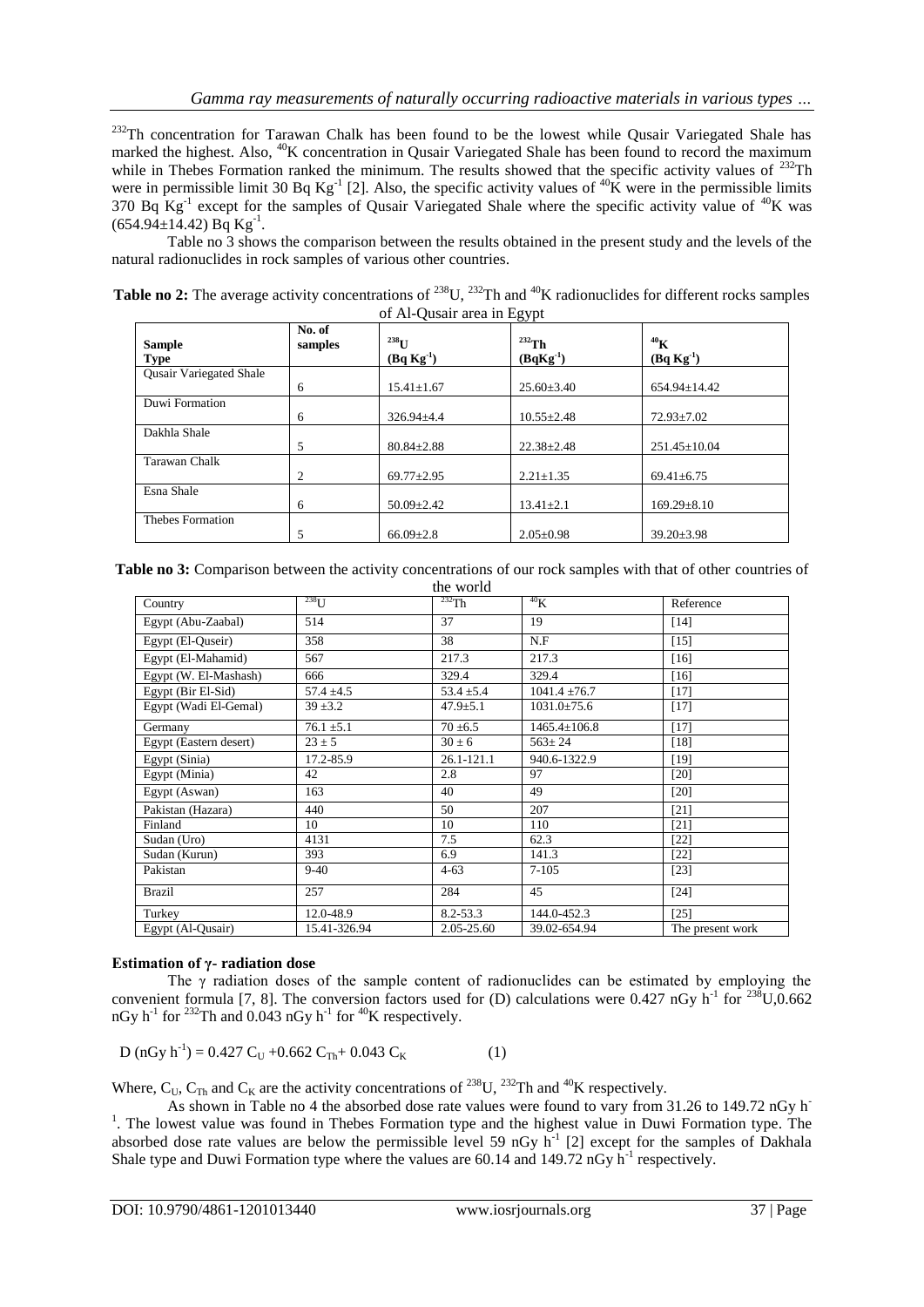## **Calculation of radium equivalent**

The radium equivalent index is generally introduced as the weighed sum of  $^{226}Ra$ ,  $^{232}Th$  and  $^{40}K$  based on the assumption that 10 Bq Kg<sup>-1</sup> of <sup>226</sup>Ra, 7 Bq Kg<sup>-1</sup> of <sup>232</sup>Th and 130 Bq Kg<sup>-1</sup> of <sup>40</sup>K will produce the same dose rates of gamma rays. Values of  $Ra_{eq}$  were calculated using the following equation [6, 9]:

$$
Ra_{eq} (Bq/Kg) = C_{Ra} + 1.43C_{Th} + 0.077C_K
$$
 (2)

where,  $C_{\text{Ra}}$ ,  $C_{\text{Th}}$  and  $C_{\text{K}}$  are the activity concentrations of <sup>226</sup>Ra, <sup>232</sup>Th and <sup>40</sup>K respectively.

Table no 4 reveals the radium equivalent values which were found to vary from 72.04 to 347.64 Bq Kg<sup>-</sup> <sup>1</sup>. The lowest value was found in Thebes Formation type and the maximum value was found in Duwi Formation type. The radium equivalent values for the investigated samples are less than the international average value 370  $\overline{Bq}$  Kg<sup>-1</sup> [2].

## **External hazard index**

The external hazard index due to the emitted  $\gamma$ - rays of samples was calculated by using the following equation:

$$
H_{ex} = C_{Ra} / 370 + C_{Th} / 259 + C_K / 4810 \le 1
$$
 (3)

where,  $C_{\text{Ra}}$ ,  $C_{\text{Th}}$  and  $C_{\text{K}}$  are the activity concentrations of <sup>226</sup>Ra, <sup>232</sup>Th and <sup>40</sup>K respectively.

The value of the external hazard should be below one which corresponds to the upper limit of  $Ra_{eq}$  (370) Bq  $Kg^{-1}$ ) to keep the radiation hazard insignificant [10]. Table no 4 illustrates the values of external hazard index that have varied between 0.20 in Thebes Formation type to 0.94 in Duwi Formation type. The values of external hazard index have been found to be under the permissible levels [2].

## **Internal hazard index**

The internal exposure to <sup>222</sup>Rn and its daughter products are controlled by an internal hazard index  $H_{in}$ then calculated and exanimated according to the following criterion [11, 12]:

 $H_{in} = C_{Ra} / 185 + C_{Th} / 259 + C_K / 4810 \le 1$  (4)

Table no 4presents the values of internal hazard index, where the lowest value 0.34 was found in QusairVariegated Shale type while the maximum value 1.83 was found in Duwi Formation type. The internal hazard index for all studied samples is below the permissible levels except that of Duwi Formation typeexceeds the permissible levels [1].

## **Radioactivity level index**

The radioactivity Level index has been used to estimate the level of gamma radiation hazard associated with different concentrations of some specified radionuclides [6, 9, 13]. The radioactivity Level index was calculated by using the following equation:

$$
I\gamma = \frac{c_{Ra}}{150} + \frac{c_{Th}}{100} + \frac{c_k}{1500}(5)
$$

Table no 4 represents the radioactivity level index, where the lowest value 0.49 was found in Thebes Formation type while the maximum value 2.33 was found in Duwi Formation type. The radioactivity level index for all studied samples was under the permissible levels except samples of Duwi Formation type were higher than the permissible levels [1]. If the external hazard exceeds unity, it could be concluded that the external doses that individuals are exposed to will exceed the acceptable levels.

Table no 4: Radium equivalent (Ra<sub>eq</sub>), absorbed dose rate (D), external hazard index (H<sub>ex</sub>), internal hazard index  $(H_{in})$  and radioactivity level index  $(I\gamma)$  for different rocks samples

|                        | $\cdots$       |                | .              |          |          |      |
|------------------------|----------------|----------------|----------------|----------|----------|------|
| Sample type            | No. of samples | $Ra_{eq}$      | D              | $H_{in}$ | $H_{ex}$ |      |
|                        |                | $(Bq Kg^{-1})$ | $(nGv h^{-1})$ |          |          |      |
| Qusair Variegate Shale |                | 102.42         | 51.68          | 0.34     | 0.30     | 0.80 |
| Duwi Formation         |                | 347.64         | 149.72         | 1.83     | 0.94     | 2.33 |
| Dakhla Shale           |                | 132.20         | 60.14          | 0.58     | 0.37     | 0.93 |
| <b>Tarawan Chalk</b>   |                | 78.28          | 34.24          | 0.40     | 0.21     | 0.53 |
| Esna Shale             |                | 82.31          | 37.55          | 0.36     | 0.23     | 0.58 |
| Thebes Formation       |                | 72.04          | 31.26          | 0.37     | 0.20     | 0.49 |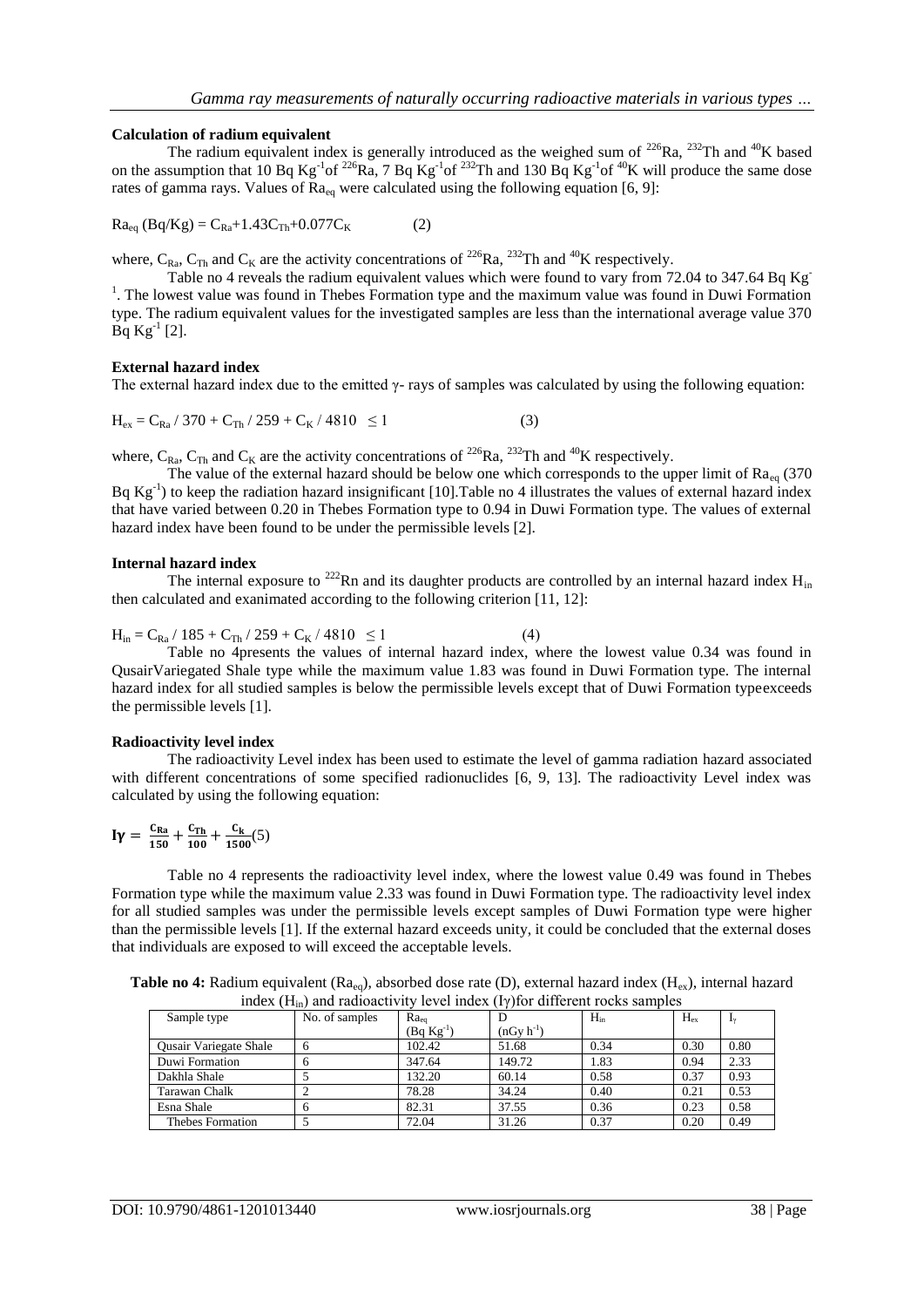(6)

#### **Annual effective dose rates**

To estimate the annual effective doses (AED), one has to take into account the conversion coefficient from absorbed dose in air to effective dose  $0.7 \text{ Sv } Gy^{-1}$ , the outdoor occupancy factor 0.2 and the indoor is 0.8 [2]. The annual effective dose rates are determined as follows [10]:

AED<sub>outdoor</sub> (mSv y<sup>-1</sup>) = D (mGy h<sup>-1</sup>) × 24 h × 365.25 d× 0.2 × 0.7 ×10<sup>-6</sup> and

 $\mathrm{AED}_{\mathrm{indoor}}\,(\mathrm{mSv}\;\mathrm{y}^{-1}) = \mathrm{D}\;(\mathrm{mGy}\;\mathrm{h}^{-1}) \times 24\;\mathrm{h} \times 365.25\;\mathrm{d} \times 0.8 \times 0.7 \times 10^{-6}$  (7) where, D is the absorbed dose rate

Table no 5 presents the values of indoor, outdoor and the total annual effective dose rate for different collected samples. It can be seen that the total values for each formation type are less than the corresponding worldwide value of 1 mSv  $y^{-1}$ .

**Table no 5:** The outdoor (AED<sub>outdoor</sub>), indoor (AED<sub>indoor</sub>) annual effective doses and total annual effective doses  $(AED_{tot})$  for different rocks samples

|                         | $\cdots$       |                        |                |               |
|-------------------------|----------------|------------------------|----------------|---------------|
| Sample type             | No. of samples | $AED_{\text{outdoor}}$ | $AED_{indoor}$ | $AED_{total}$ |
|                         |                | $(mSv v^{-1})$         | $(mSv v^{-1})$ | $(mSv v-1)$   |
| QusairVarigated Shale   | n              | 0.06                   | 0.25           | 0.32          |
| Duwi Formation          |                | 0.18                   | 0.74           | 0.92          |
| Dakhala Shale           |                | 0.07                   | 0.30           | 0.37          |
| Tarawan Chalk           |                | 0.04                   | 0.17           | 0.21          |
| Esna Shale              | n              | 0.05                   | 0.18           | 0.23          |
| <b>Thebes Formation</b> |                | 0.04                   | 0.15           | 0.19          |

#### **IV. Conclusion**

High- resolution gamma ray spectroscopy is a good experimental tool to study natural radioactivity and determine activity concentrations as well as dose rates in different rock types. The specific activity values of  $^{238}$ U are found to exceed the permissible levels for all types of formation as this formation is rich by phosphate ore except for Qusair Variegated Shale. The specific activity values of <sup>232</sup>Th and <sup>40</sup>K are normal and within the international levels except for the sample of Al-Qusair formation type which is rich by shale and known by Qusair Variegated Shale where the specific activity of  $40K$  was higher than the permissible level. The activity concentrations were obtained to calculate several radiological parameters that help to conduct quantitative and qualitative designation of the radiological hazard associated with the studied rock samples. The radiological parameters obtained are normal and within the international levels. The obtained results are considered modernized base line data and a radiological map for the studied area as well.

#### **Acknowledgement**

The researchers would like to thank and express their gratitude to **Dr. Sally Saad El-Din**, English language lecturer at Modern Academy for Engineering and Technology, for her help in revising and editing the language of the research.

#### **References**

- [1]. UNSCEAR (1993). Sources and Effects of Ionizing Radiation. United Nation Scientific Committee on the Effects of Atomic Radiation, United Nations, New York.
- [2]. UNSCEAR (2000). Sources and Effects of Ionizing Radiation. United Nation Scientific Committee on the Effects of Atomic Radiation, United Nations, New York.
- [3]. Florou, M. and Kritidis, P. (1992). Gamma radiation measurement and dose rate in the costel areas of a volcanic island, Aegean Sea, Greece. Radiat. Protect. Dosim. 45 (1/4), 277-279.
- [4]. Mollah, A.S, Ahmed, G.U., Hussain, S.R. and Rahman, M.M. (1986). The natural radioactivity of some building materials used in Bangladesh. Health Phys. 50, 849-851.
- [5]. El-Arabi, A.M. (2005). Gamma activity in some environmental samples in South Egypt. Indian J. Pure Appl. Phys. 43, 422-426.
- [6]. Shoeib, M.Y. and Thabayneh, K.M. (2014). Assessment of natural radiation exposure and radon exhalation rate in various samples of Egyptian building materials, Journal of Radiation Research and Applied Sciences, 7, 174-181.
- [7]. Yu, K.N., Guan, Z.J., Stocks, Z.J. and Young, E.C.M. (1992). The assessment of the natural radiation dose committed to the Hong Kong people. J. Environ. Radioact., 17, 31-48.
- [8]. El-Dine, N.W. (2008). Study of natural radioactivity and the state of radioactive disequilibrium in U-series for rock samples, North Eastern Desert, Egypt[. Applied Radiation and Isotopes,](https://www.sciencedirect.com/science/journal/09698043) [66,](https://www.sciencedirect.com/science/journal/09698043/66/1) 80-85.
- [9]. Beretka, J. and Mathew, P. (1985). Natural radioactivity of Australian building materials, industrial wastes and by-products. Health Physics, 48, 87-95.
- [10]. Rati, V., Mahur, A., Sonkawade, R., Suhail, M., Azam, A. and Prasad, R. (2010). Evaluation and analysis of <sup>226</sup>Ra, <sup>232</sup>Th, <sup>40</sup>K and radon exhalation rate in various grey cements. Indian Journal of Pure and Applied Physics, 48, 473-477.
- [11]. Quindos, L.S., Fernandez, P.L. and Soto, J. (1987). Building materials as source of exposure in houses. In: Seifert, B., Esdorn, H. (Eds.), Indoor Air 87, Institute for water, soil and Air Hygiene, Berlin, 87(2), 365.
- [12]. Cottens, E. (1990). Actions against radon at the internal level. In: Proceedings of the Symposium on SRBII, Journee Radon, Royal Society of Engineers and Industrials of Belgium, Brussels.